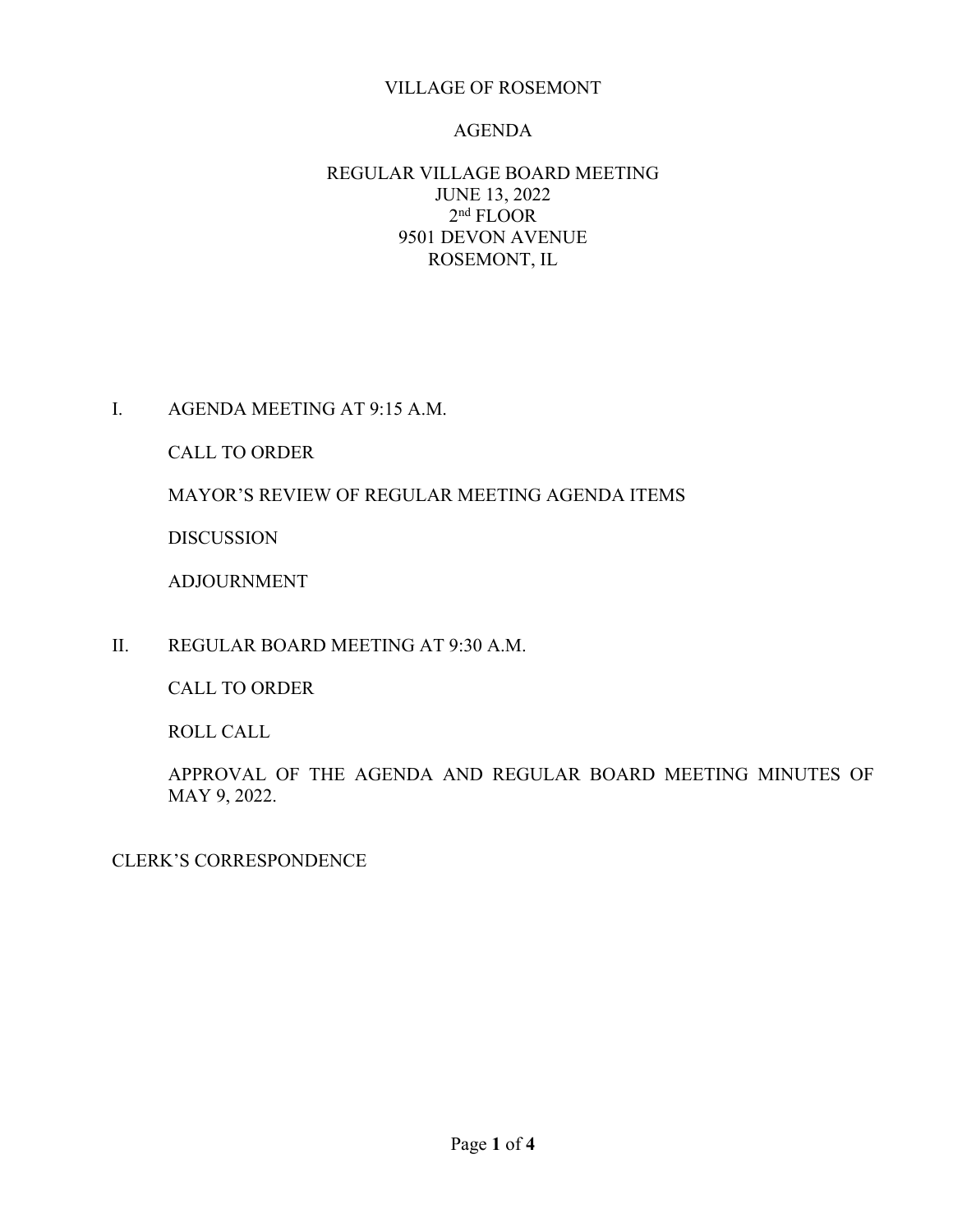#### FINANCE COMMITTEE

#### 1. MOTION TO APPROVE AND RATIFY THE FOLLOWING PAID BILLS:

| <b>GENERAL FUND</b>                 | \$<br>1,405,901.26 |
|-------------------------------------|--------------------|
| PUBLIC SAFETY OFFICER PENSION FUND  | 2,520.00           |
| <b>MOTOR FUEL TAX FUND</b>          | 0.00               |
| <b>SPECIAL SERVICE AREA 2</b>       | 8,788.74           |
| <b>CONVENTION CENTER</b>            | 394,372.70         |
| ROSEMONT VISITOR AND TOURISM BUREAU | 141,935.00         |
| <b>2020 CAPITAL PROJECT FUND</b>    | 262,571.38         |
| TIF <sub>4</sub>                    | 61,063.06          |
| TIF <sub>5</sub>                    | 0.00               |
| TIF <sub>6</sub>                    | 327,922.01         |
| TIF <sub>7</sub>                    | 12,181.30          |
| TIF <sub>8</sub>                    | 36,367.00          |
| <b>ALLSTATE ARENA</b>               | 2,254,073.64       |
| <b>WATER FUND</b>                   | 128,243.12         |
| ROSEMONT HEALTH AND FITNESS         | 223,778.46         |
| <b>COMMERCIAL PROPERTIES</b>        | 48,393.36          |
| ENTERTAINMENT DISTRICT              | 74,568.42          |
| <b>ROSEMONT THEATRE</b>             | 239,684.97         |
| <b>IMPACT FIELD</b>                 | 210,417.14         |
| <b>TOTAL</b>                        | \$<br>5,832,781.56 |

- 2. Motion to approve an agreement with Harlem Globetrotters, Inc. for the use of the Allstate Arena in years 2022, 2023 and 2024.
- 3. Motion to ratify and approve the Village's one-year buy-out of the use of 2 expressway billboards and the use of 1 digital highway advertising sign for the promotion of Rosemont Venues and Events in the amount of \$208,000.00.
- 4. Motion to ratify and approve a proposal from JPG Construction for concrete work for the porch replacement project for the 6230 – 6290 Kirschoff buildings in the amount of \$113,400.00.
- 5. Motion to ratify and approve a proposal from Windy City Lights for the purchase of 177 snowflake decorations with pole mounting hardware in the amount of \$121,713.05.
- 6. Motion to approve proposals from Delta Heating Air Conditioning, Inc. for the replacement of 8 heat exchangers and related equipment at the Allstate Arena for a total cost of \$68,850.00.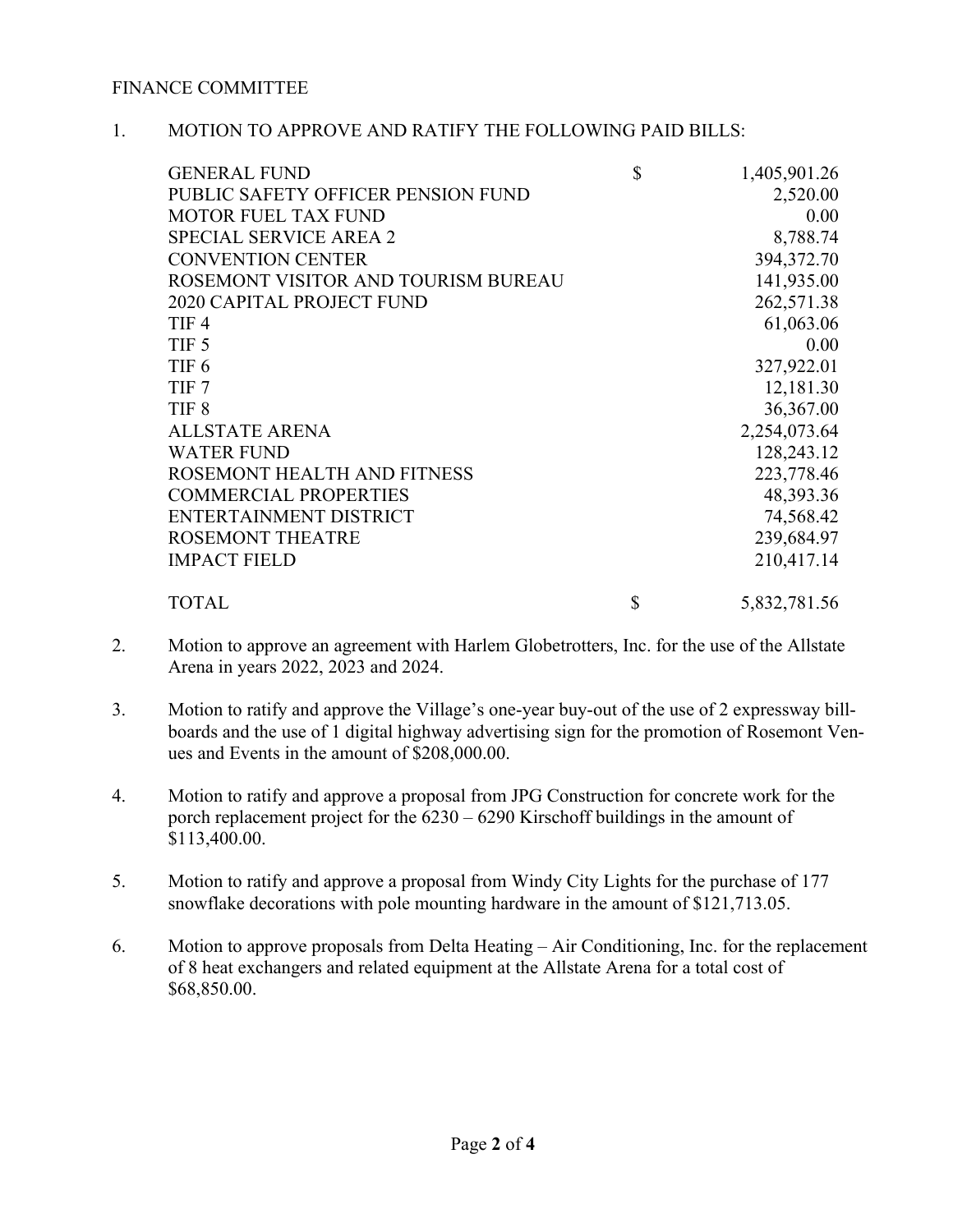- 7. Motion to ratify and approve a proposal from Utility Dynamics Corporation for the installation of fiber optic infrastructure along Higgins Road from Scott Street to Mannheim Road in the amount of \$83,300.90.
- 8. Motion to ratify and approve a Sponsorship Agreement with PharmaCann, Inc. for the Village's 2022 Rockin in the Park summer concert series and 2022 fitness series.
- 9. Motion to ratify and approve Sales Order #Q-615584 and Addendum to Vonage Business Service Terms with Vonage Business, Inc. for a new phone system for a 4-year term with an initial upfront cost of \$9,729.00 and an annual cost of \$127,778.64.
- 10. Motion to approve Ordinance No. 2022-6-13, an Ordinance authorizing the sale or disposal of certain surplus personal property (2004 Trackless MT5).

# PUBLIC SAFETY COMMITTEE

1. Motion to approve Resolution No. R2022-6-13, a Resolution approving an Intergovernmental Agreement with the Illinois State Toll Highway Authority for the reimbursement of fire protection emergency services.

# STREET COMMITTEE

## MUNICIPAL DEVELOPMENT COMMITTEE

1. Motion to approve Ordinance No. 2022-6-13A, an Ordinance authorizing the execution of a Letter of Intent for the sale of Certain Property within the TIF No. 4 Redevelopment Plan and Project Area. (TIF 4 – Fogo Space)

# HEALTH AND LICENSE COMMITTEE

## BUILDING AND ZONING COMMITTEE

- 1. Motion to approve Ordinance No. 2022-6-13B, an Ordinance granting a special use for hotels, a special use for a restaurant and sign variances for 6600 North Mannheim Road.
- 2. Motion to approve Ordinance No. 2022-6-13C, an Ordinance approving variances from the sign restrictions contained in the Village of Rosemont sign ordinance. (PharmaCann; 5540 Park Place)

#### NEW BUSINESS

## PUBLIC COMMENT